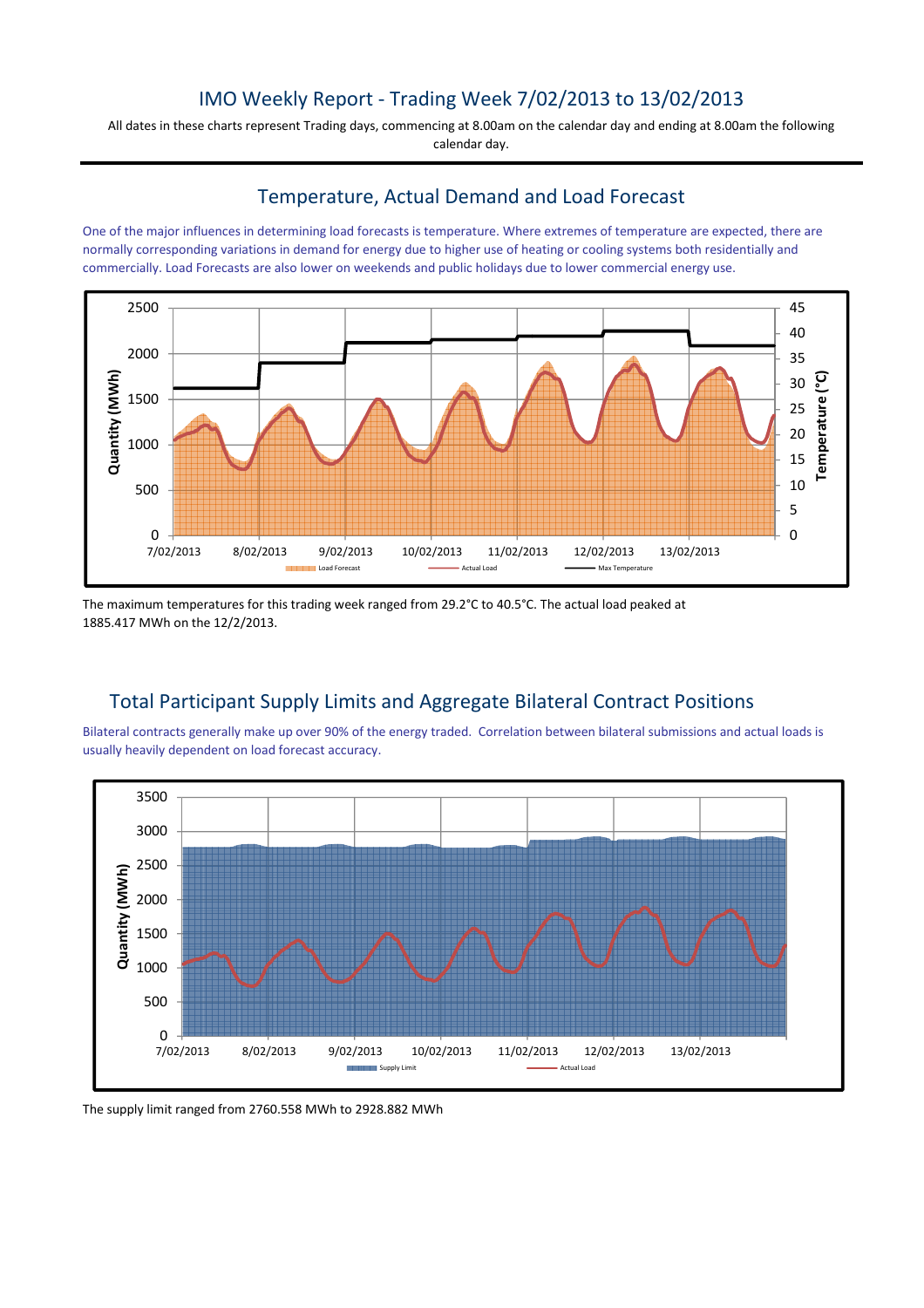### Net Balancing Market Trades

Bilateral contracts and STEM trading are generally based on the forecast energy requirements of Participants. When the forecast requirements are higher or lower than the actual requirements for a day, this Market energy must be bought and sold in the balancing mechanism. This graph shows the estimated net balancing trades.



The majority of the balancing activity this week occurred within Balancing Supply. The maximum balancing demand for the week reached 88.551 MWh on the 9/2/2013. The maximum balancing supply for the week reached -252.897 MWh on the 7/2/2012.

# Total Traded Energy

This chart represents a comparison between the total net energy that is traded in Bilateral Contracts, the STEM and the balancing mechanism. Balancing Supply represents cases in which the total contract position is greater than the demand and customers must supply energy back to balancing. Balancing Demand represents cases in which the total contract position is less than the demand and customers must purchase energy from balancing.



Total balancing supply equalled -27608.72 MWh whereas total balancing demand equalled 1215.96 MWh. The Total STEM Traded quantity was 22400.32 MWh, with the STEM Clearing Quantity ranging between 16.88 MWh and 203.213 MWh.